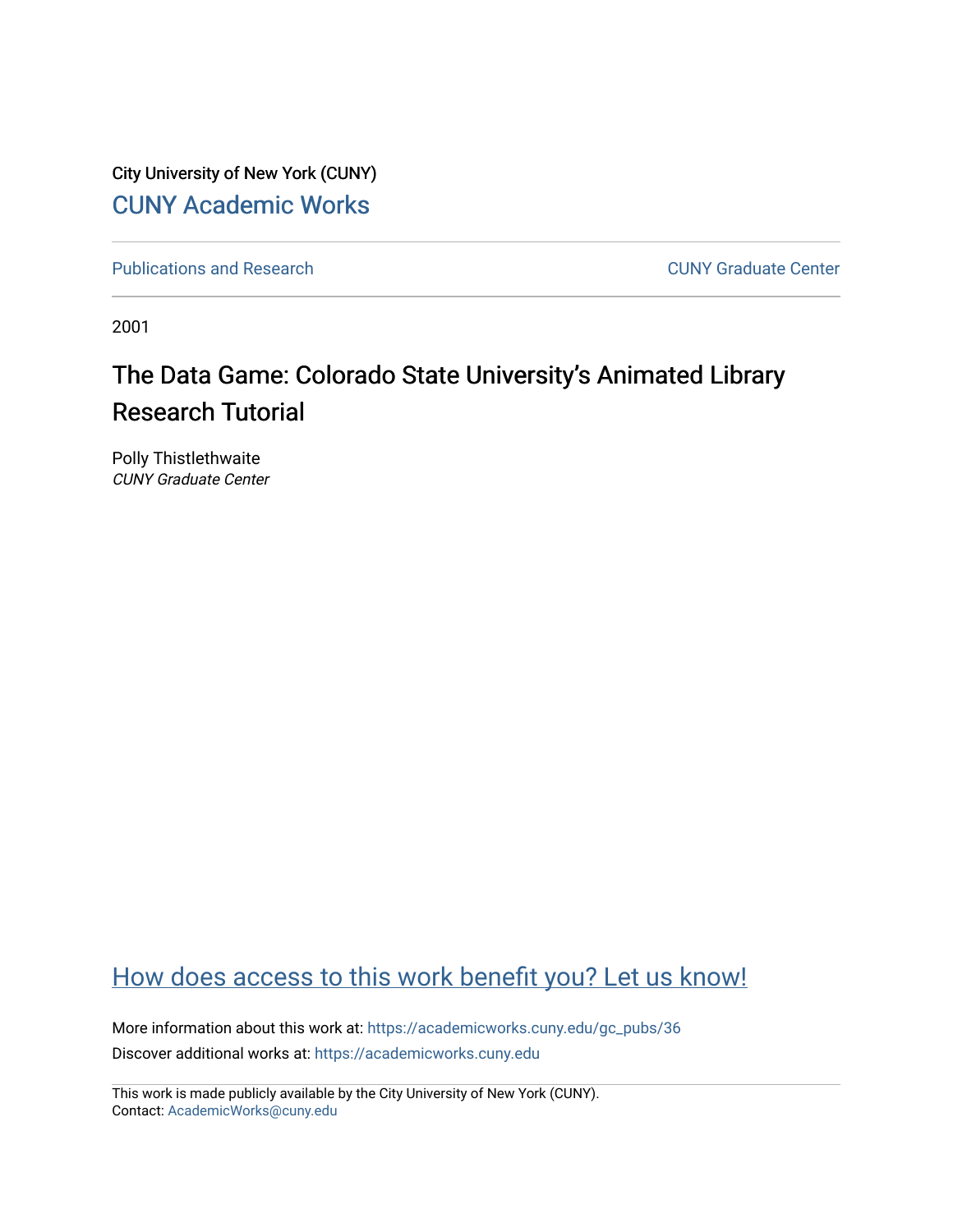# *The Data Game:* **Colorado State University's Animated Library Research Tutorial**

# **Polly Thistlethwaite**

*The Data Game* (http://lib.colostate.edu/datagame), produced by Colorado State University (CSU) Libraries, is a Web-based multimedia tutorial designed to teach basic research skills. *The Data Game* uses interactive contests and animated presentations to introduce and reinforce ideas. This paper discusses the tutorial's design, construction, and implementation.

## **Motivation**

Why did we fund and tackle this project, costing about \$25,000?

With the fall 2000 term, CSU implemented a revised Core Curriculum of instruction (http://www.core.colostate.edu). All freshmen enroll in a First Year Seminar sponsored by their academic college. These seminars are designed to achieve shared instructional goals, including several goals relevant to information literacy.

With active library participation, it became evident during the 1999 planning process that faculty and administration valued students' introduction to library facilities, resources, and research as key to academic success. The library faced the daunting prospect of over 200 additional requests for classroom instruction with the implementation of the Core Curriculum. It was a good time to automate the library's one-shot instruction session, to add another teaching tool to the battery of library instruction options available.

## **Precedent**

*TILT* (http://tilt.lib.utsystem.edu) the *Texas Information Literacy Tutorial*, raised the standard for library tutorials. The quality of *TILT*'s sound and graphics, as well as its design and content, boosted automated library instruction to a level necessary to impress and engage students. CSU librarians began to recommend *TILT* to students and faculty soon after its appearance in 1999.

CSU's targeted constituency, however, required instruction beyond what other tutorials offered. First, we wanted CSU-specific instruction about how to locate materials in the library and online catalogs. Freshmen, particularly, need this local orientation. Second, we wanted to make the tutorial highly interactive, even more so than *TILT*, to engage reluctant learners. Third, we wanted to make the tutorial entertaining, again to maintain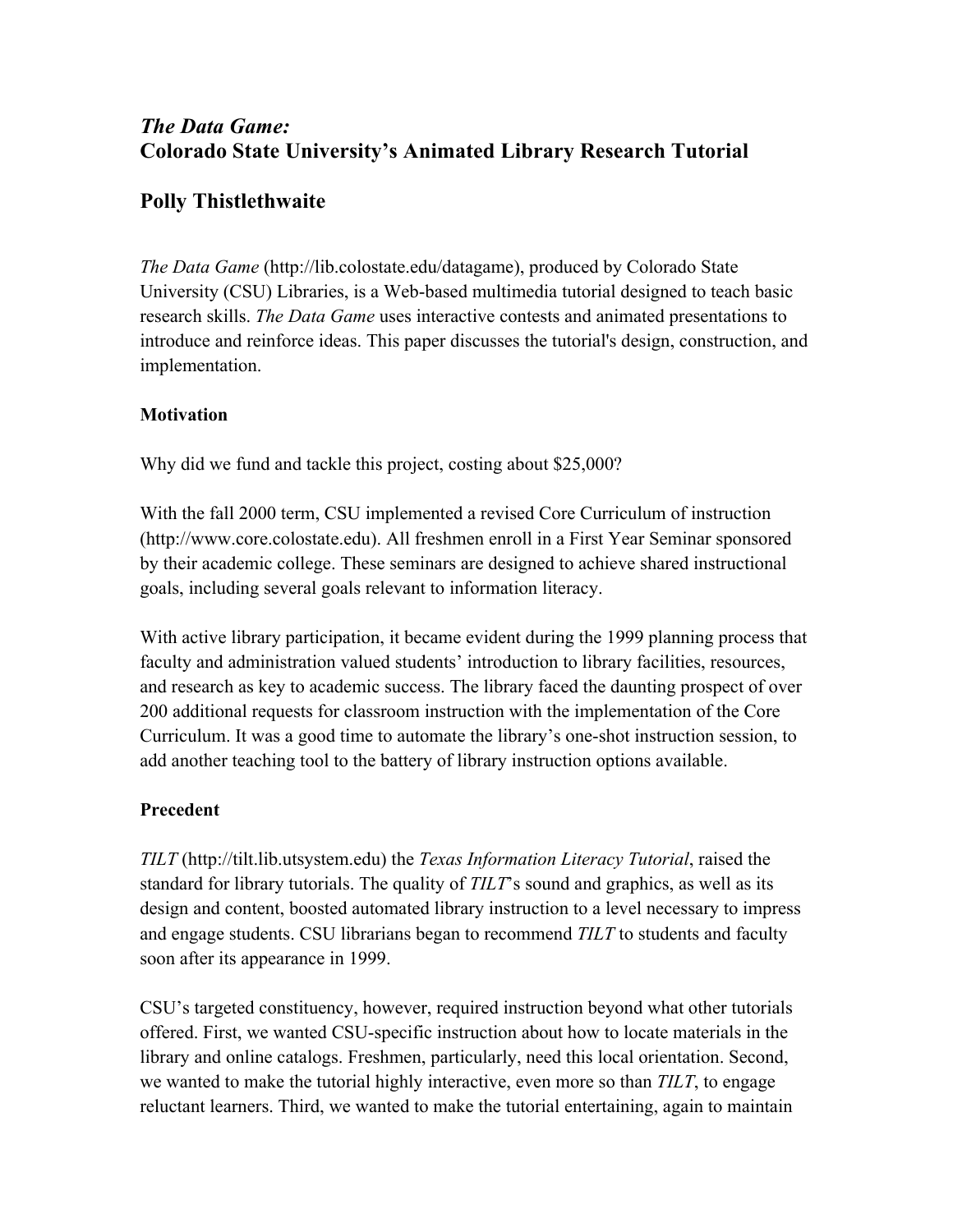students' attention. Fourth, we wanted to construct a quiz for students that could be automatically graded with results e-mailed directly to CSU instructors. Finally, we wanted to minimize original programming. We sought to build our own tutorial, using one of several available authoring programs new to the market in 1999.

The library administration eagerly supported this project because it offered library instruction tailored for the First Year Seminar sections without exploding demand for classroom appearances by library faculty. The administration also supported the professional development and creative efforts of its staff. The project fit the University's goal to promote instructional technology and distance learning.

### **Literature Review**

Professional library instruction and tutorial standards shaped construction of *The Data Game*. Dewald's analysis of online tutorials<sup>1</sup> emphasizes that successful library instruction is assignment-related, involves active learning, can be collaborative, is offered in various formats, offers clear objectives, and teaches concepts not merely mechanics. Dewald et al.<sup>2</sup> also stress that no single mode of instruction satisfies every learner's need. The ACRL Instruction Section Teaching Methods Committee incorporates these guidelines into the following advice for tutorial construction:

- Outline the objectives and outcomes
- Provide a clearly defined structure
- Include interactive exercises
- Give attention to concepts behind mechanics
- Incorporate contemporary language and topics, be succinct as possible, and don't be afraid to entertain
- When the tutorial is used, try to make it course-related<sup>3</sup>

*The Data Game* embraces some of these guidelines more firmly than others, but all of these considerations informed the content and design of the tutorial. With the target audience for this tutorial being the freshman class of 2000, we stressed the interactivity, entertainment, and course-relatedness of the tutorial.

Four librarians reviewed existing Web-based library tutorials for design, content, and technical considerations. We reviewed software capable of handling animation and quizzing. We agreed to maximize our tutorial's interactivity, while minimizing original programming. We decided our tutorial would employ sound and animation, and as little text as possible. With large graphics and sound files, running our tutorial would require high speed Internet connectivity and current, speedy hardware.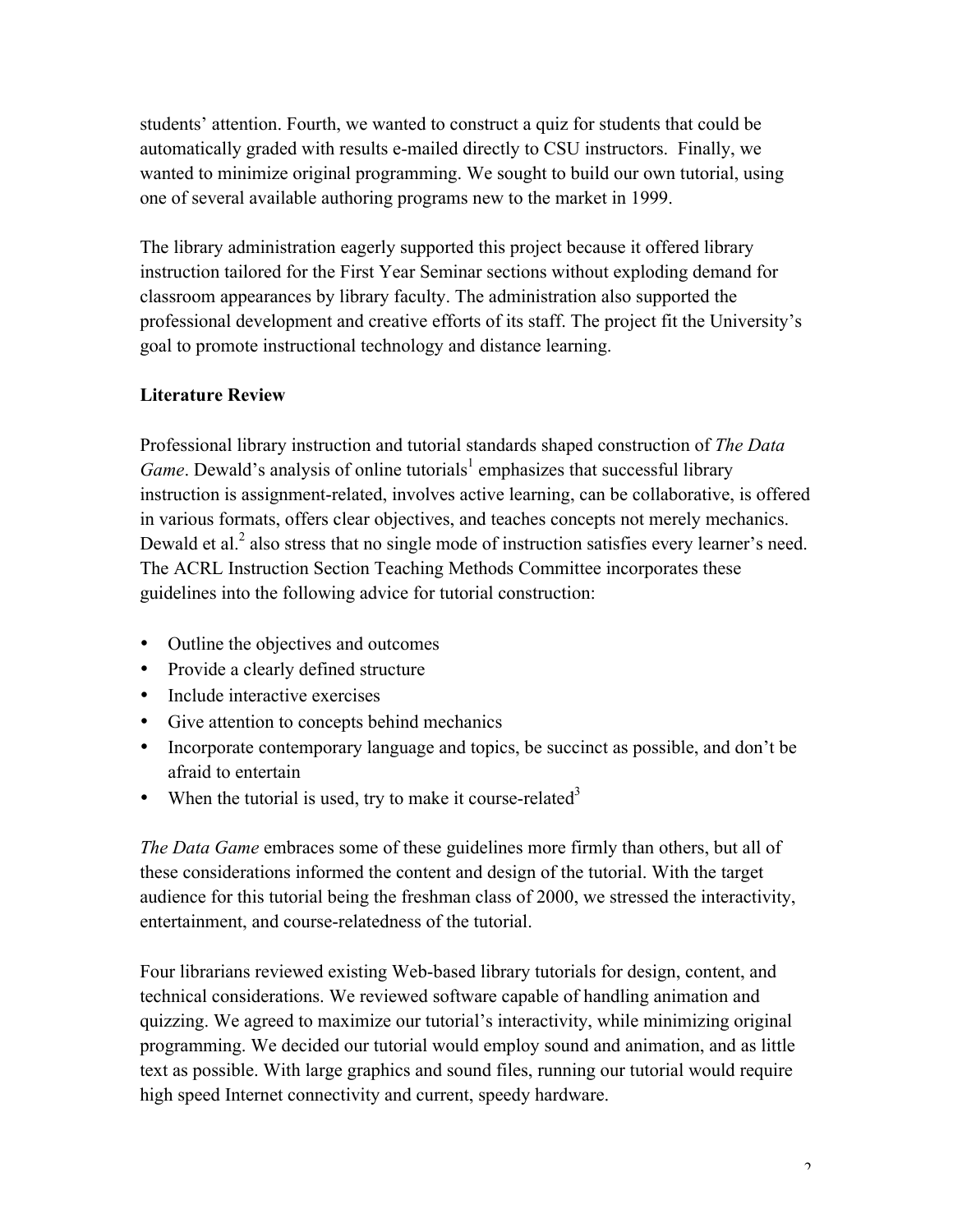We decided to use Macromedia Authorware as a framework for *The Data Game*. Authorware creations require users to download a free Web Player plug-in to make them run. This plug-in is a distinct drawback for remote *Data Game* players, but Authorware's interactive capacities made it the best choice anyway. Authorware organizes all *The Data Game*'s media, including Flash animation, sound files, and graphics. Authorware programs can also be delivered via the Web, a feature unique to the software when CSU began development in 1999.<sup>4</sup>

#### **Design**

<Figure 1>*The Data Game* is styled after popular television game shows past and present. Four animated cartoon characters host distinct modules students can explore in any order. Each module features interactive contests, which reinforce or even introduce concepts relevant to the module.

*The Data Game* begins with over-the-top organ music, a brief introduction of the game show host, Dewey Knowitall, a crashing marquis, and a moaning crowd. Then the game ushers contestants to the Main Menu screen where they select a module. Upon completing each module contestants are congratulated, then returned to the Main Menu to select their next step. <Figure 2>

The Introduction module introduces contestants to the research process by focusing on the differences among information domains. First contestants consider *Who Cares?* about a research topic by playing a game which challenges contestants to identify opinion holders relevant to a handful of contemporary problems or topics. *Who Cares?* is followed by another game, *Where's It At?,* which asks contestants to determine where particular pieces of evidence, opinion, or research are likely to be found – in books, in periodical articles, or on the Free Web. Both games provide informative feedback. Contestants learn by playing the game. *The Data Game* displays running scores during all seven games in its four modules, encouraging contestants to answer thoughtfully. Contestants with failing scores are forced to play games a second time. In the final segment of the Introduction, Dewey introduces the difference between the "Free Web," and the "Premium Web," drawing an explanatory analogy between different kinds of Web matter and different kinds of television channels, e.g. those that are broadcast vs. those that are fee-based.

A game called *Say WAT?* (for Word, Author, Title) introduces the *Books* module. In *Say WAT*, contestants learn to search for books given particular profiles of information. Then Coach Chuck Locknut gives a locker-room chat about how to use CSU's Sage online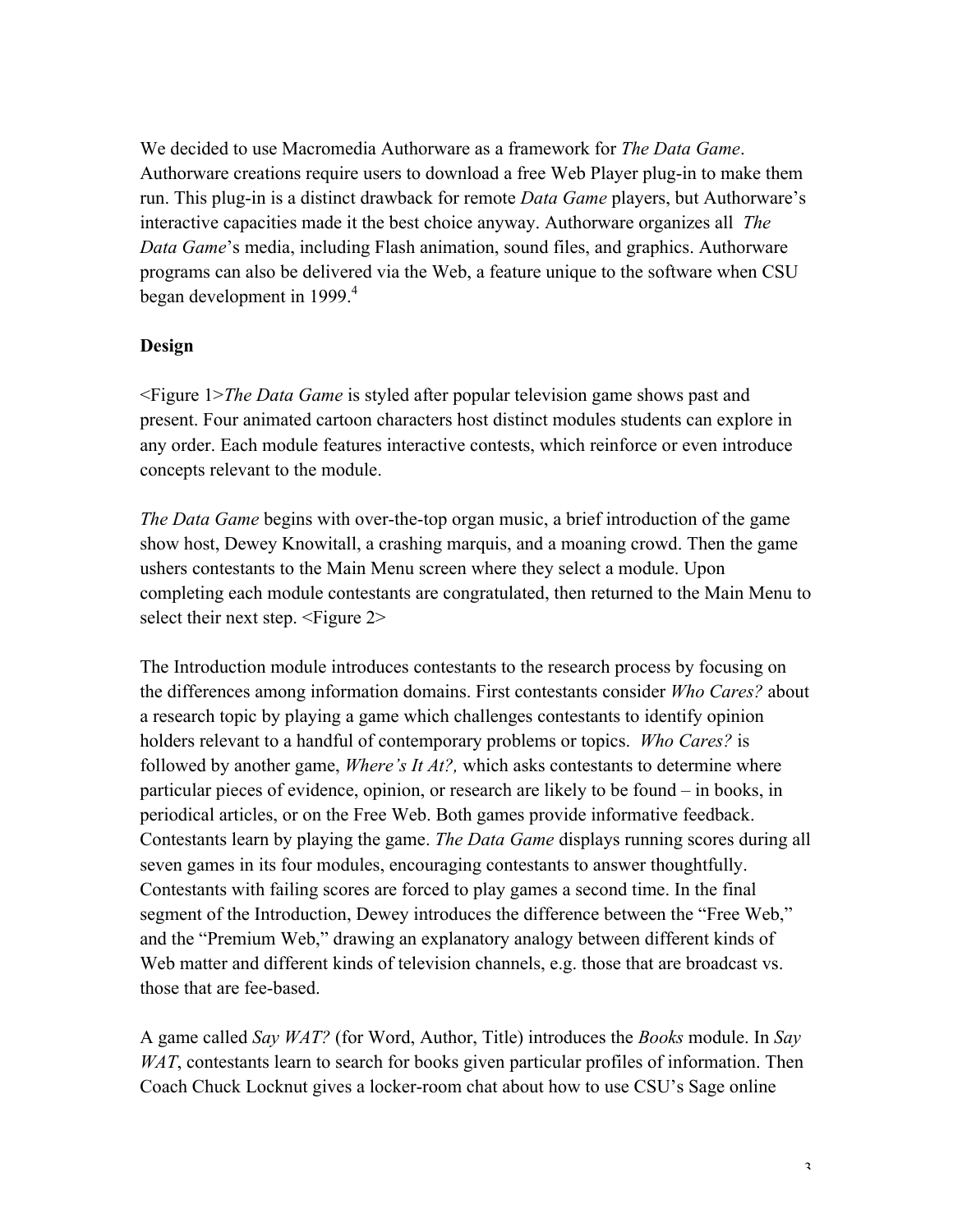catalog and how to find books at Morgan Library, employing his laser beam pointer to present nuances of Boolean AND searching and location information. <Figure 3>

Gloria Gownwell's flashy entrance opens the Articles module, followed by a scintillating lecture-demo of *Stupendex*, an imaginary article database. Miss Gownwell works the board beautifully as she lectures, pointing to, stepping on, and lifting various elements for emphasis. She introduces the concept of article indexing by illustrating key words and phrases *Stupendex* uses to describe an article. <Figure 4>

ALI (Artificial Library Intelligence) the robot offers up several tips for searching the Web. Her final tip, that sometimes you can just "Guess the Web Address," leads to a game in which contestants do just that. <Figure 5> ALI who shrinks and explodes when contestants beat her with correct answers. She revels obnoxiously when contestants are wrong. Next, ALI explains how to evaluate Web sites, following a Who-What-When-Where-Why formula. Contestants answer questions about mock Web sites throughout ALI's presentation.

*The Data Game* prepares students for the 20-question *Big Mac Daddy Quiz.* The *Quiz* features a drop-down menu of instructor e-mail addresses to allow contestants to e-mail scores. Contestants can take the final quiz as many times as they want. Questions in the Quiz might prompt students to re-visit other parts of the tutorial.

#### **The Team**

I am Coordinator of the Instruction program, with plenty of teaching and reference experience but no remarkable technical expertise whatsoever. I was fortunate enough to assemble a group of talented and creative colleagues with backgrounds in computer technology, instruction, and the performing arts. Kevin Cullen, the digital projects librarian, has extensive background in support of PC hardware, applications, operating systems, and computer graphics. Michelle Mach, the Web librarian, is expert in Web design. Lori Oling has significant instruction experience, and she designed the Auraria Library's instruction tutorial in 1995 using an early version of Macromedia Authorware.

Tim Holt, a student hired to implement the project, studied both computer science and drama. He is a fine actor who transferred this talent for physical comedy into design of *The Data Game*'s Flash-animated characters. *The Data Game* features Holt's voice as Dewey Knowitall and Coach Locknut, as well as his programming and animation skill. CSU librarian Teresa Neely offered her voice to round out Gloria Gownwell as an entertaining and enchanting character. Liz Snyder, a professional musician and actress, composed and performed *The Data Game*'s original music. Snyder also voices the Web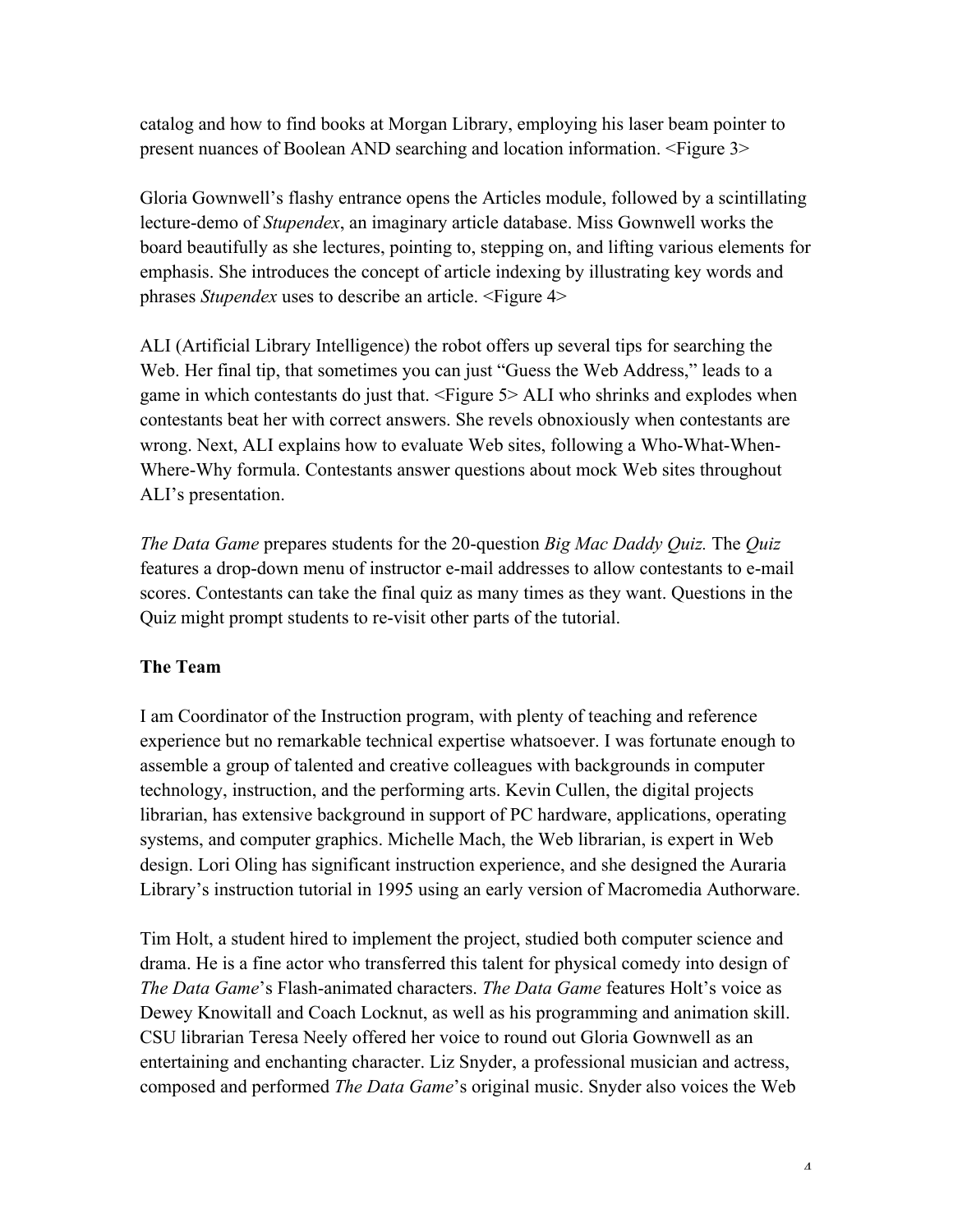module's robot hostess, ALI. Her music and voicing talent lend *The Data Game* a high quality, professional finish.

#### **Assessment**

*The Data Game* covers more intellectual content than can the most efficient classroombased library instructor. *The Data Game* delivers more uniform coverage of basic research concepts, considering the variation in librarian teaching styles, content, and classroom time. Informal but substantial feedback from users over the course of the fall 2000 and spring 2001 suggests that *The Data Game* is a hit with CSU students and instructors. Just prior to the opening of the fall term, Oling presented the tutorial in several repeated sessions to instructors in order to familiarize them with the project. WebTrends software recorded about 3430 visits to *The Data Game* site September – December 2000. A comparable number, about 3417, visited the site during the spring term January – May 2001. During the two terms, 1151 contestants e-mailed quiz scores to an instructor.

Early student and faculty feedback suggests that some contestants took issue with the amount of time it took to play the game. In response to that concern, we shortened several animation sequences. The tutorial ran too slowly on the library's new thin clients, so we directed *Data Game* players away from the thins towards PCs and laptops that run the tutorial more quickly.

The most annoying initial problem for in-house *Data Game* players, one that dampened both promotion and use of tutorial, occurred in the combination of Authorware's Web Player software and Windows NT operating software. The library and many campus labs set NT security restrictions preventing necessary write functions on a local disk. This meant students could not e-mail *Big Mac Daddy Quiz* scores, frustrating students and instructors. We fixed the glitch in spring 2001 by re-scripting the *Quiz* to run in an html framework, outside of Authorware.

Because students will learn library skills more readily while playing interactive games rather than scrolling through long pages of text, we expect *Data Game* contestants to retain information and enjoy learning. Only future testing will prove that. Over the coming months, we will formally evaluate the tutorial's success and review student perceptions by putting the tutorial through a battery of usability and learning outcomes testing.

In the meantime, these user comments testify to the nature of the game: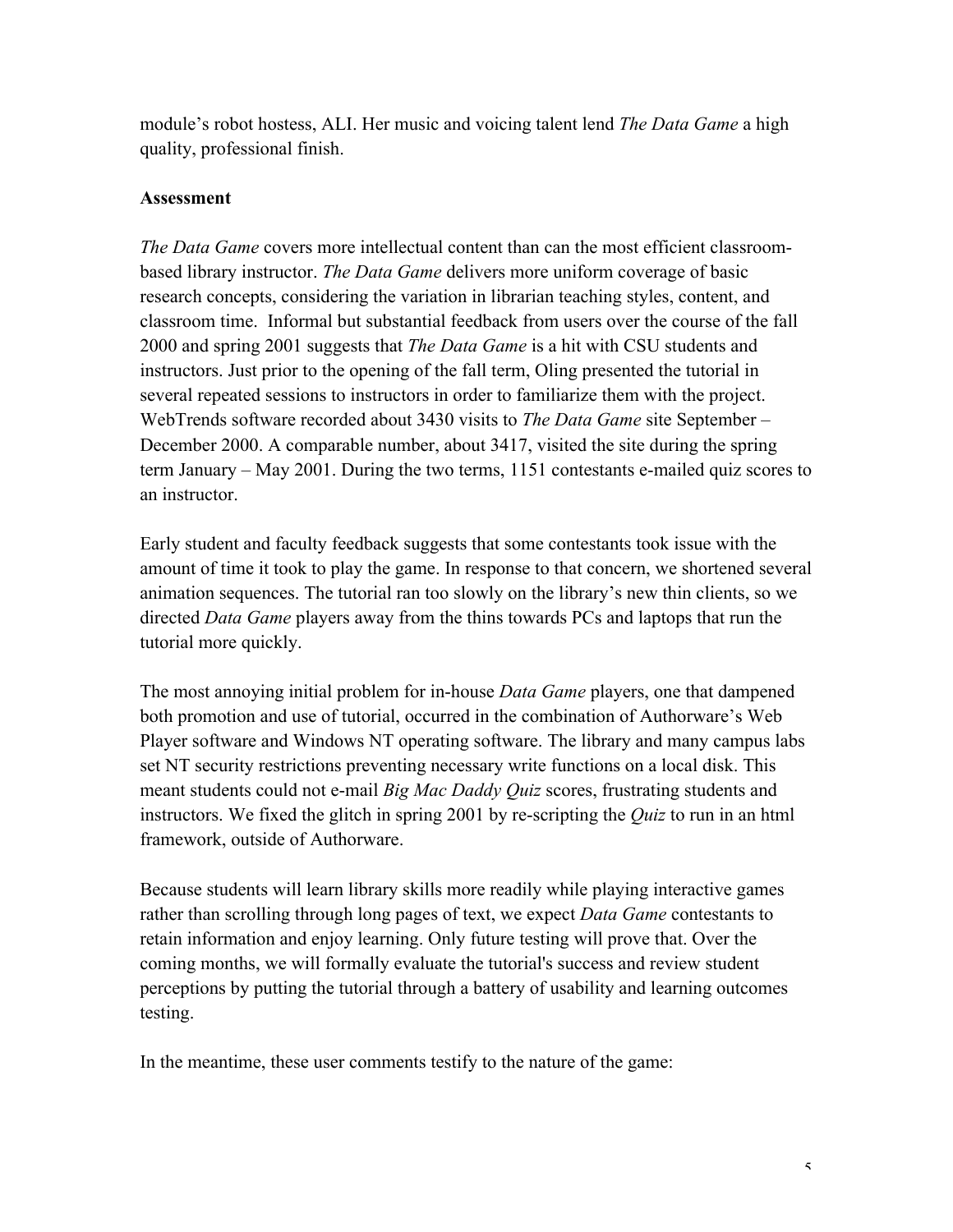Liked Most: ANIMATION WAS FUN Disliked Most: PLUG-ins

Liked Most: Cheesie-ness, sound, action, color, questions not too long, tested the important stuff…

Disliked Most: I could not complete the book part because my screen froze.

Liked Most: ... that is FUN!! whoooeeee!!!!!!!!

# Figure 1



The final screen of *The Data Game*'s introductory sequence.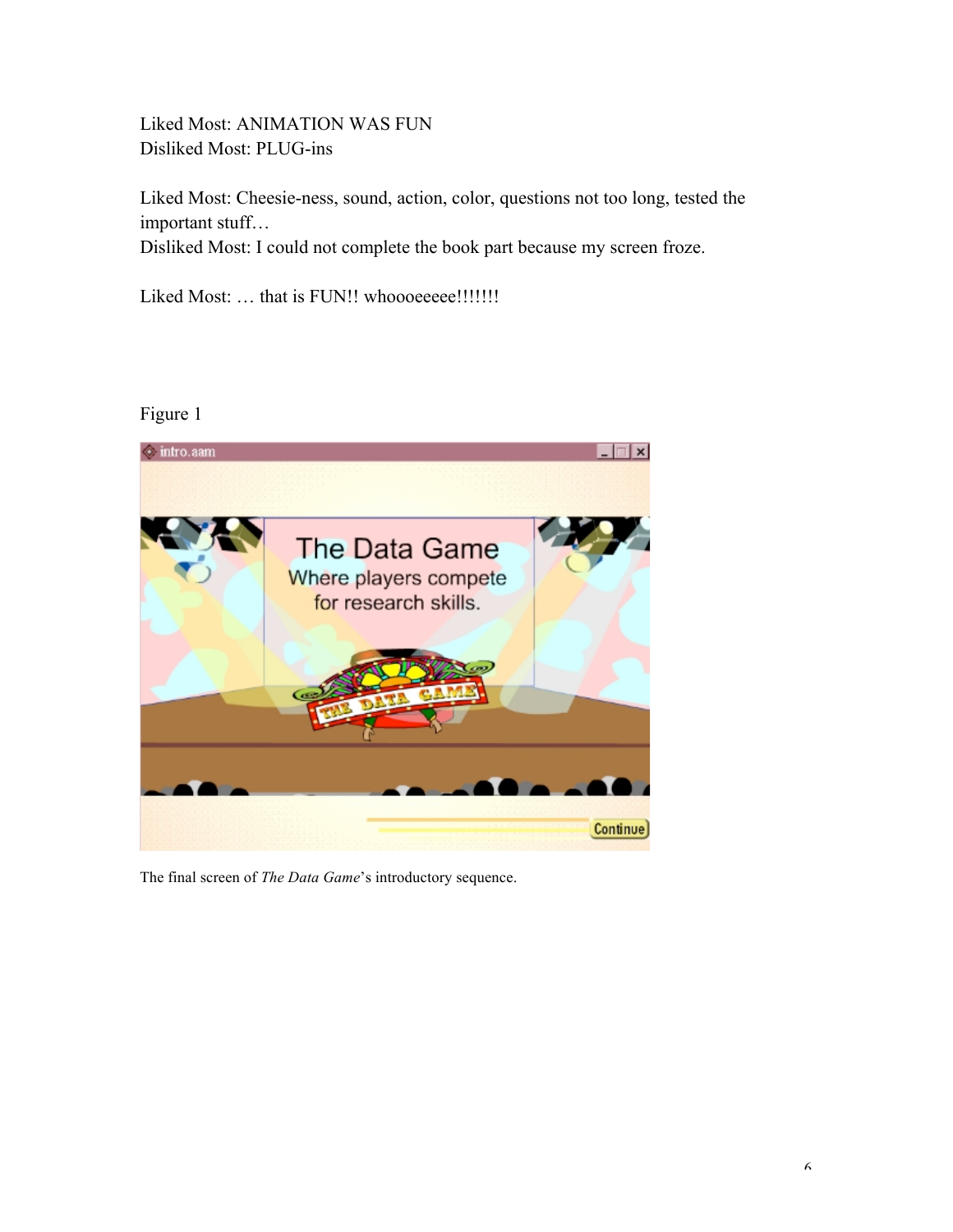# Figure 2



The Main Menu, where contestants select a portion to play.

#### books.aam  $\vert x \vert$ indin  $(0 or c)$ J. tou searches <mark>(mune</mark> **B** Externa and velocal drash.) Sorted by Date Doch Now to write a winning nest the / Deborah Permutber Blood.<br>Encomesco . L. NGM Corean Rottom, 2003. **STATUS**<br>AVAILABLE LOCATION CALL 4 HZ638 B63 199  $\omega$ , 148  $\mu$ ; 20 cm.<br>Elements (Empayment)<br>HP SUBD USD 1994<br>US64251725 : \$5 35 ı. Sten Similar<br>Bron **Hast**  $_{\rm best}$ tháty<br>Scará  $\frac{3487}{9.81}$ ٠ ●  $\begin{array}{|c|c|}\hline \textbf{B} \textbf{point} \end{array}$ Continue)

Coach Locknut running a play on the Sage catalog.

#### Figure 3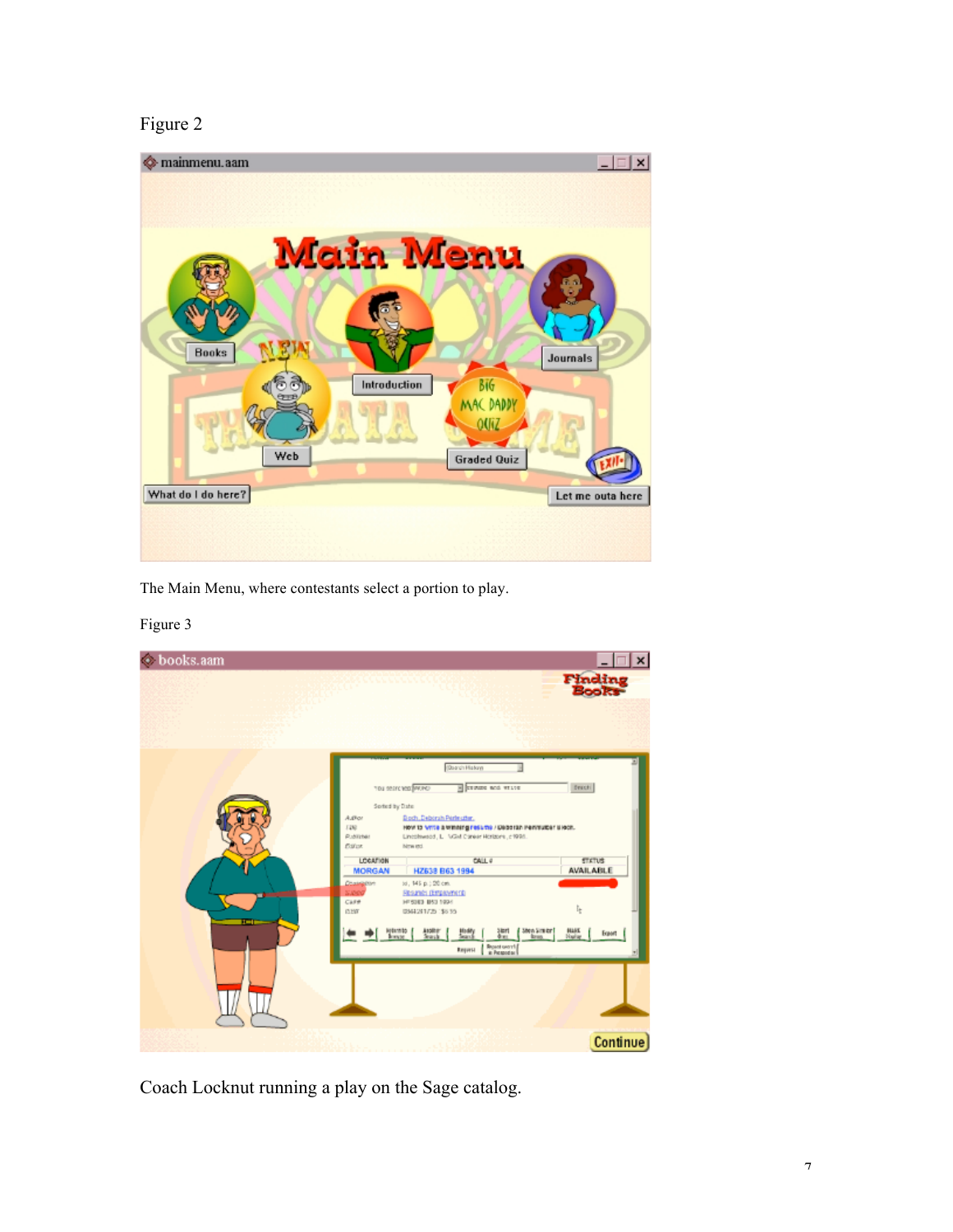### Figure 4



Gloria Gownwell showing off *Stupendex*.



# Figure 5

ALI squaring off to play *Guess the Web Address*.